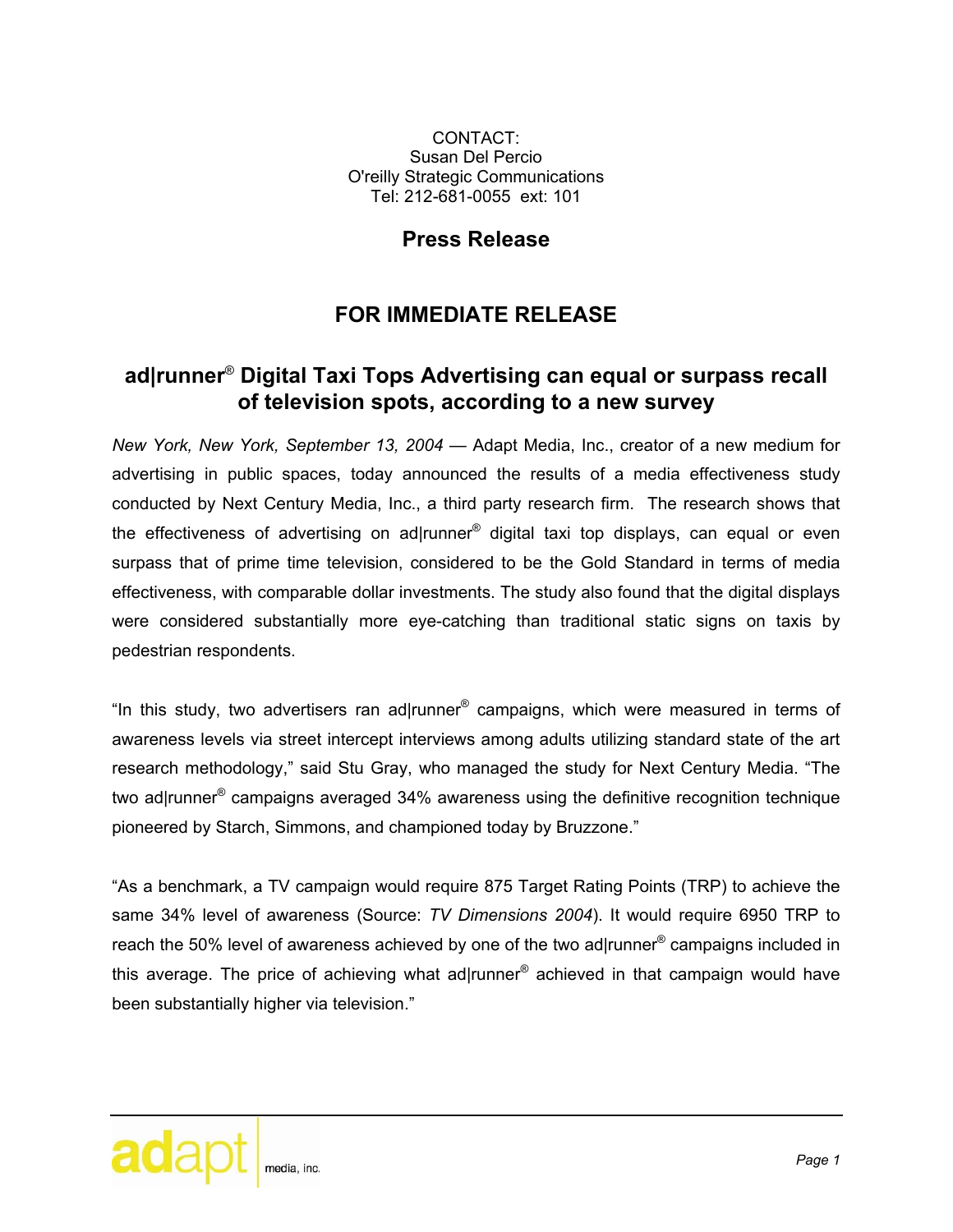"We believe that the high impact of ad|runner  $\mathcal{O}$  displays is due to their eye-catching images, the impact of highly relevant messages with flexible content that responds to up-to-minutes information. This was supported by the study," commented Gray. "Respondents were asked to compare ad|runner® to static printed signs atop taxi cabs, and 70% said that they found the ad|runner<sup>®</sup> digital displays of Adapt Media's more eye-catching than static printed signs."

"These quantitative results confirm our belief that the ad|runner<sup>®</sup> network of digital taxi tops offers tremendous value to advertisers," added Eyal Cohen, CEO of Adapt Media<sup>®</sup>. "We've deployed ad|runner® displays in venues across the country so that advertisers now have a new, powerful way to reach a targeted audience with proven effectiveness."

## **About Stu Gray and Next Century Media**

Stu Gray, who managed this study for Next Century Media, Inc. is recognized as one of the leading media research executives of the past three decades. Mr. Gray has more than 35 years of experience in advertising and media research. He has served as head of media research at major agencies such as BBDO, and as head of research at such major networks as NBC and Showtime. In 2003, Mr. Gray along with well-known media consultant Erwin Ephron won the prestigious Lysaker Award for media research innovation from the Advertising Research Foundation (ARF), for their work in modeling local television audience composition data. Mr. Gray later served on the Board of Directors of the ARF.

Next Century Media is a groundbreaking research company specializing in the new electronic media. Founded in 1993 by Bill Harvey, well-known media researcher and Len Matthews, a legend in the advertising field. The Mission of the company is to bring cutting-edge expertise and technology to the measurement and optimization of the exposure and effectiveness of all forms of new electronic media. NCM has long been a leader in the field of Media Effectiveness Measurement, the quantification of the higher order business effects of one medium versus another. NCM believes that this is the Holy Grail of the marketing business: the ability to place an ROI value and not just an eyeball value on a specific advertising investment. NCM has conducted studies of the effectiveness of new electronic media for advertisers such as American Express, Apple, BellSouth, Chrysler, Coca-Cola, Delta Airlines, General Motors, Honda, Kraft, Mitsubishi, Nestle, Nissan, Procter & Gamble, Sony, Toyota, Twentieth Century Fox, Unilever, Visa, and many others. NCM has conducted numerous studies of Place Based Media in malls, office buildings, airports, theme parks, retail chains, airplanes, and taxi tops. **About Adapt Media, Inc.**